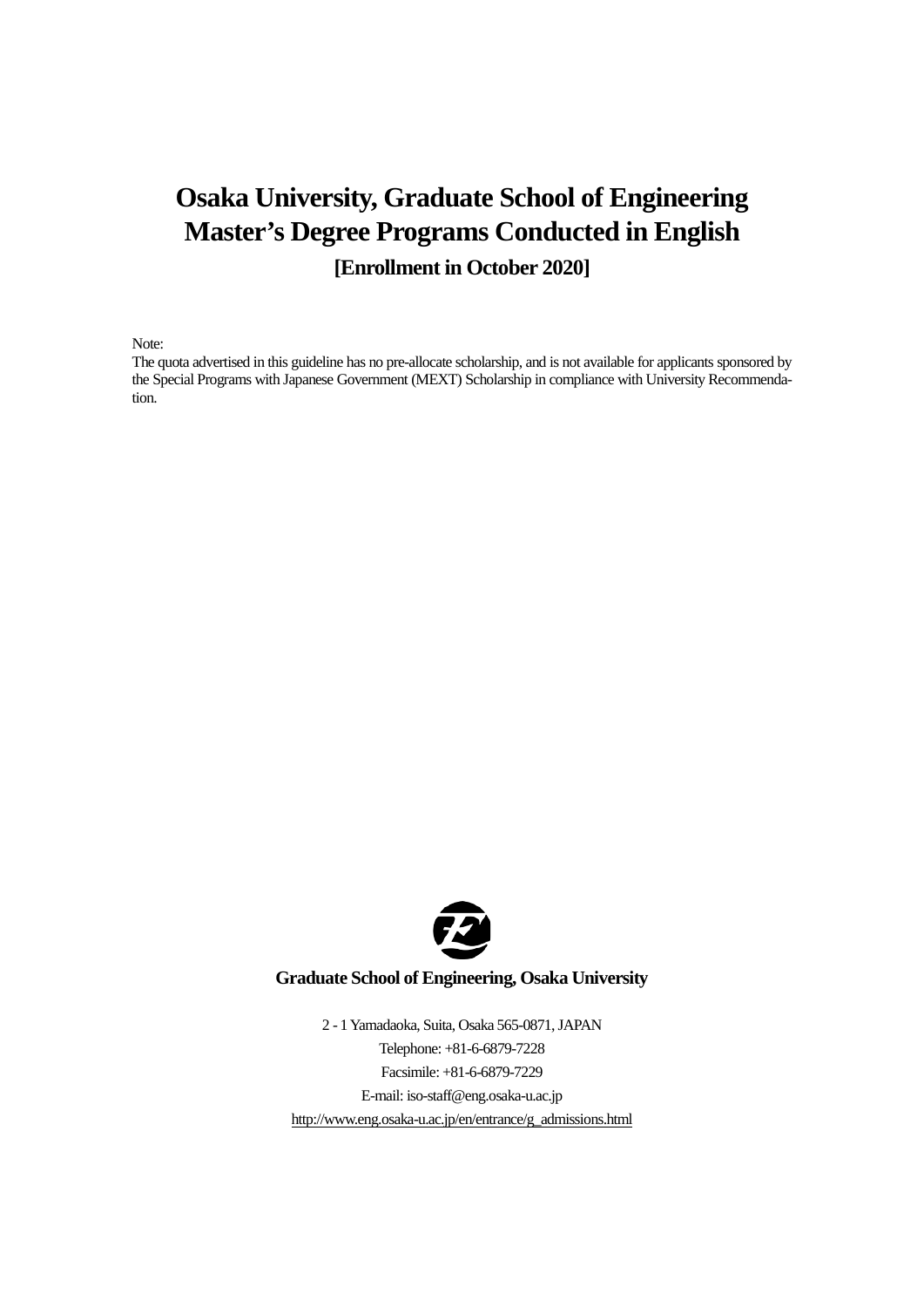# **Contents**

# ■Program Descriptions

| 1. Biotechnology Global Human Resource Development Program for Industry-University-Co-Creation  P.1                       |
|---------------------------------------------------------------------------------------------------------------------------|
|                                                                                                                           |
| 3. International Priority Graduate Program on Applied and Engineering Physics<br>6. Global Science and Engineering Course |
|                                                                                                                           |
|                                                                                                                           |
| <b>Procedures and General Descriptions</b>                                                                                |
|                                                                                                                           |
|                                                                                                                           |
|                                                                                                                           |
|                                                                                                                           |
|                                                                                                                           |
|                                                                                                                           |
|                                                                                                                           |
|                                                                                                                           |
|                                                                                                                           |
|                                                                                                                           |
|                                                                                                                           |

**9. Inquiries and Further Information**[.................................................................................18](#page-19-1)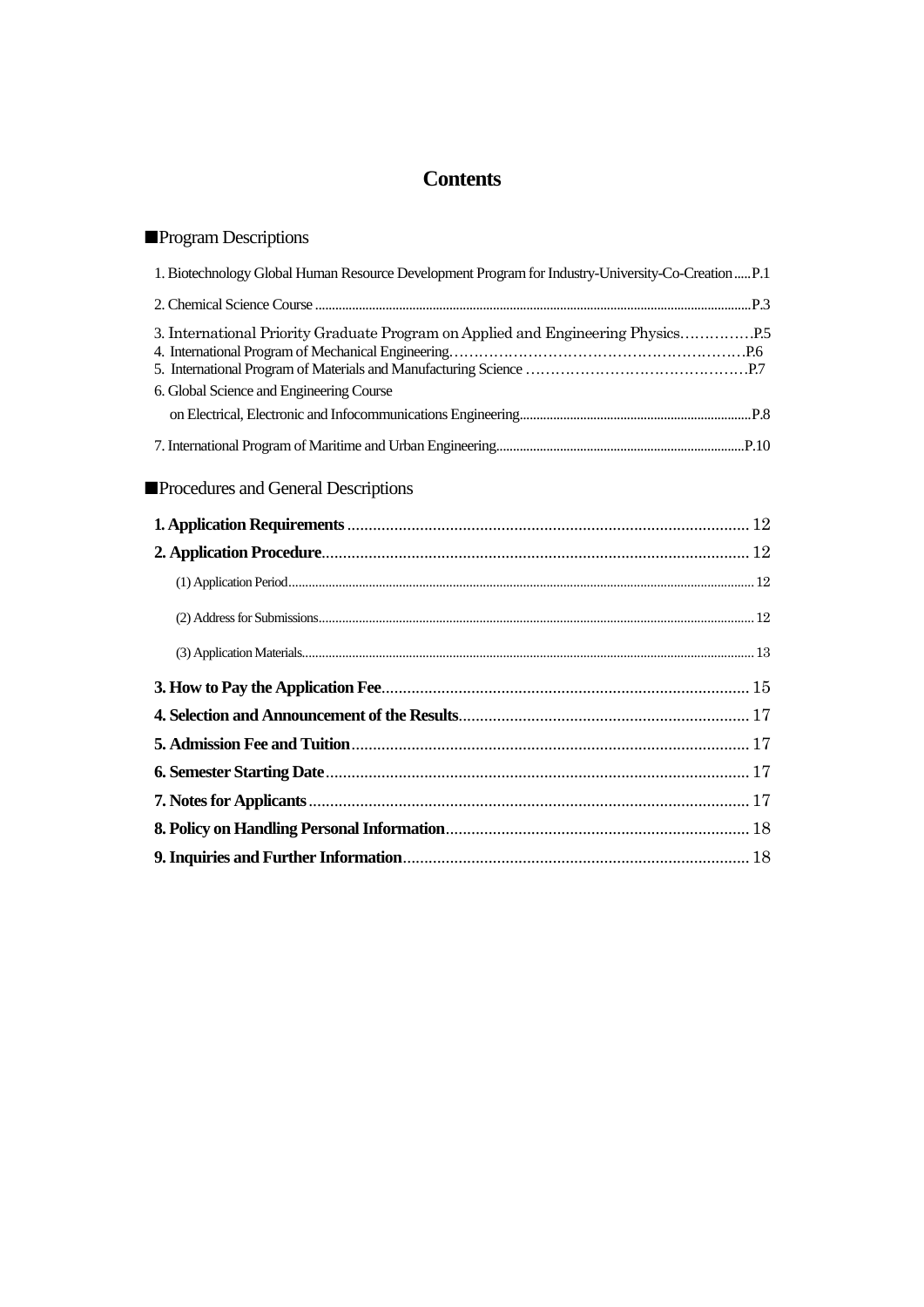# **Biotechnology Global Human Resource Development Program for Industry-University-Co-Creation**

### **1. Program Summary**

 The aim of this program is to expose young scientists to state-of-the-art research techniques and in-depth knowledge of advanced biology, chemistry, physics and bioengineering, so that they may harness the potential of biotechnology applicable to Japanese industries as well as academia.

### **2. Important Program Features**

(1) English will be used for all the lectures, instructions, and research-related activities.

In the Basic Courses, students will acquire a solid background in advanced biotechnology. In the Project-based Training Course students will acquire the ability to design and execute research in a critical manner. In the Advanced Research Proposal Course students will acquire the ability to propose original research plans independently as a scientist. Through immersion in Special Research students will have ample time during the remaining four years to attain their Master's and Doctoral Degrees in Engineering.

- (2) The Basic Courses, which will be held in the first semester of the master's program, will deal with a wide range of subjects: advanced biotechnology, and basics and applications in the fields of "Biotechnology," "Life Science," and "Biochemistry."
- (3) In the first semester of the master's program, students will take the Project-based Training Course. This course is designed to prepare students as research engineers with the ability to conceive innovative ideas, by synthesizing knowledge from different disciplines and the techniques for devising research plans towards realizing the ideas. In this course, each student will choose one laboratory different from their own, and will produce a short-term research work under the supervision of the professor of that laboratory.
- (4) All students will conduct their Special Research in the second, third, and fourth semester of the master's program, under the supervision and instruction of his/her professor.
- (5) In the first semester of the doctoral program, students will take the Advanced Research Proposal Course. This course is designed to prepare students as research scientist with the ability to propose original research plans independently, so that they can complete their doctoral dissertation. In this course, each student will propose a research plan in a field different from their own, make a presentation, and have discussions with members of faculty, and doctoral program students of the related fields to gain diversified/multiple perspectives. During the period of the doctoral program, the students will devote themselves to Special Research while expanding their knowledge by taking the Advanced Biotechnology Exercise and Advanced Biotechnology Seminar courses.
- (6) For Special Research in the master's and doctoral programs, each student will choose one laboratory among Bioenvironmental Science (Watanabe Lab.), Cell Technology (Muranaka Lab.), Bioprocess Systems Engineering (Kino-oka Lab.), Bioresource Engineering (Fukusaki Lab.), Macromolecular Biotechnology (Uchiyama Lab.), Biochemical Engineering (Omasa Lab.), Biomolecular Science and Engineering (Nagai Lab.), and Applied Microbiology (Fujiyama Lab.). Students can change their laboratory after completion of the master's program, if they wish to do so.
- (7) Improving Japanese skill is also required during the course. N4 level Japanese Language Proficiency Test is required for obtaining the master's degree and N3 level is required for obtaining the doctoral degree.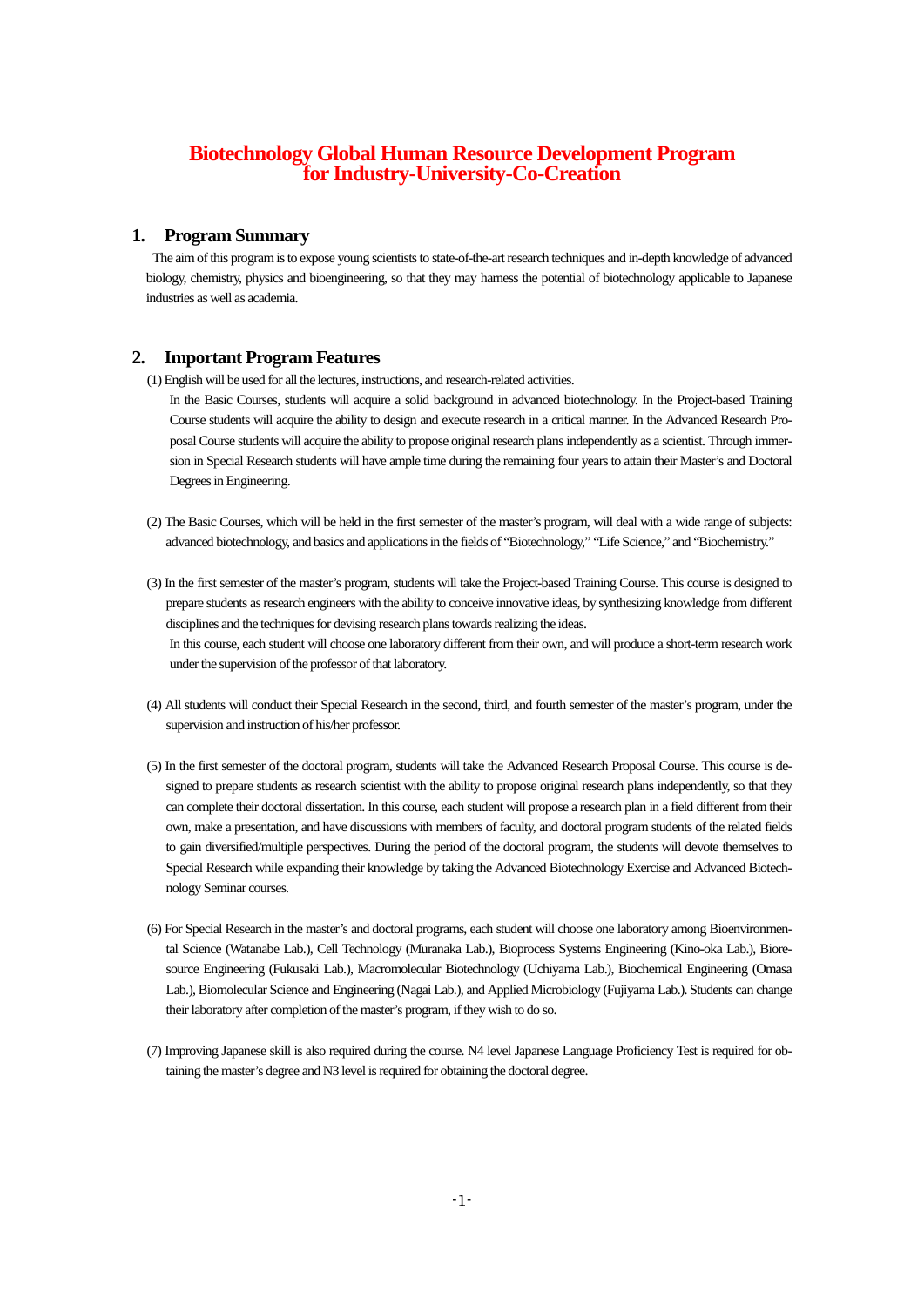## **3. Requirements for the Completion of the Course and Obtaining the Degree**

- (1) Master's Program
	- ① Requirements for completion of the program: completion of two compulsory courses, the Project-based Training Course, and Safety Education Course for a total of no less than 30 credits; completion of Special Research; N4 level certificate of the Japanese Language Proficiency Test; acceptance of the master's thesis by the faculty; and passing of the final examination of the course.
	- ② Degree: Master of Engineering
- (2) Doctoral Program
	- ① Requirements for completion of the course: completion of Seminar on Frontier Research Proposal to acquire two compulsory credits; completion of Courses of Frontier Biotechnology Exercises and Frontier Biotechnology Seminars to acquire a minimum of four credits; completion of Special Research; N3 level certificate of the Japanese Language Proficiency Test; successful defense of doctoral dissertation and passing of the final examination of the program.
	- ② Degree: Doctor of Philosophy in Engineering

## **4. Admission Quota**

10

## **5. Program Website**

[http://www.bio.eng.osaka-u.ac.jp/gh\\_resour\\_prog/index.html](http://www.bio.eng.osaka-u.ac.jp/gh_resour_prog/index.html)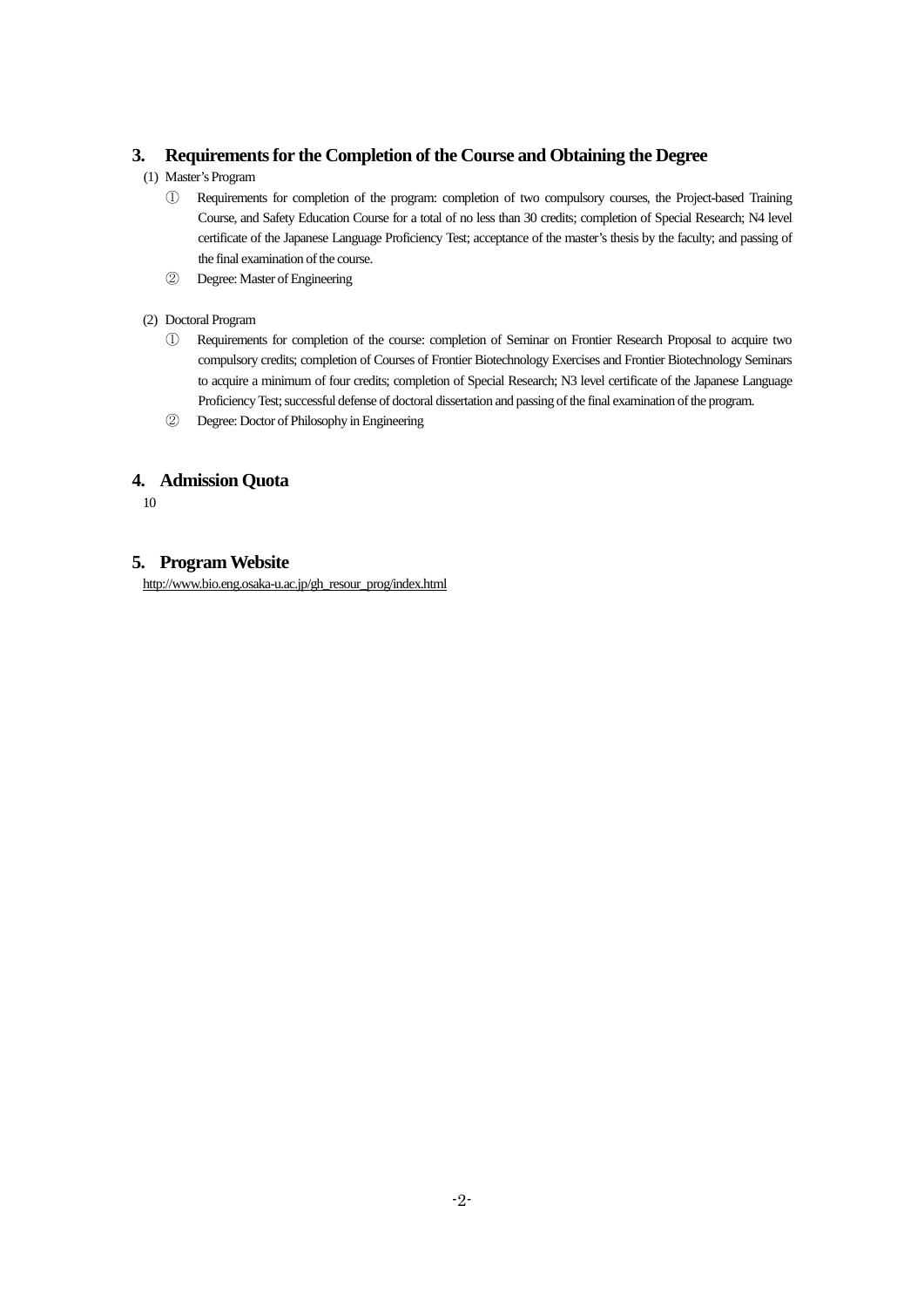# **Chemical Science Course**

### **1. Program Summary**

The present Chemical Science Course (CSC) at the Graduate School of Engineering offers postgraduate students for both your Masters and Doctoral degrees covering all aspects of "Chemistry", the center of science. "Chemistry" provides a broad spectrum of information and provides the indispensable basis that underlines our materials society, and keys for the future of society.

### **2. Important Program Features**

(1) English will be used in all lectures, instructions, and research-related activities.

- (2) In the first and second semesters, students will acquire and establish a fundamental basis for applied chemistry through 18 intensive courses given by over 40 professors in the fields of Physical Chemistry, Synthetic Chemistry, and Biological Chemistry. From the second year, the program is geared towards developing the ability for each student to carry out creative scientific research. As such, the single most important element of the curriculum for any individual is his/her own research project.
- (3) Also in the initial semester, students will choose their research director, with the guidance of the faculty members and the advisory board of the course, and will select their thesis advisor after completing the rotation of working with different faculty members over a few weeks. Thereafter, students will become involved in library research on their projects and will soon begin actual experimental or theoretical work. The supervisor will be assigned from the professors in the Department of Applied **Chemistry**

(check the website of the department: [http://www.chem.eng.osaka-u.ac.jp/appl/course/index.html\)](http://www.chem.eng.osaka-u.ac.jp/appl/course/index.html).

Students can also choose the supervisor from one of the professors in Physical Chemistry for Life Science Lab., Chemistry on Supra Molecular Recognition Lab., Chemical Biology Lab., and Bio functional Chemistry Lab. in the Department of Material and Life Sciences (check the website of the department: [http://www.chem.eng.osaka-u.ac.jp/appl/index\\_e.html\)](http://www.chem.eng.osaka-u.ac.jp/appl/index_e.html)

(4) In keeping with the goal of fostering an atmosphere of scholarly, independent study, formal course requirements are minimal and vary among disciplines; advisors can tailor the course requirements to best prepare each student for their chosen field of research. For example, a student who chooses to specialize in physical chemistry is normally expected to take four ~ six courses during the first semester chosen from such topics as Statistical Mechanics, Polymer Physics, Interactions of Radiation with Matter, Electrochemistry, and many more; an organic chemistry student will chose from the fields of Synthetic Chemistry, Physical Organic Chemistry, Homogeneous Catalysis (transition-metal catalysts as well as organic catalysts), Heterogeneous Catalysis, and so on. Students are expected to learn the basic principles of synthetic transformation, organic reaction mechanisms, and physical organic chemistry including molecular orbital theory through such courses.

### **3. Requirements for the Completion of the Course and Obtaining the Degree**

- (1) Master's Program
	- ① Requirements for completion of the program: completion of elective courses in the present program for a total of no less than 30 credits; completion of Special Research; acceptance of the master's thesis by the faculty; and successful passing of the final examination of the course.
	- ② Degree: Master of Engineering
- (2) Doctoral Program
	- ① Requirements for completion of the program: completion of one compulsory course of Research Proposal Contest and elective Applied Chemistry, Adv.3 and 4 for a total of no less than 6 credits; satisfactory performance in the mid-term review of the Special Re-search; successful defense of the doctoral dissertation; and successful passing of the final examination of the program.
	- ② Degree: Doctor of Philosophy in Engineering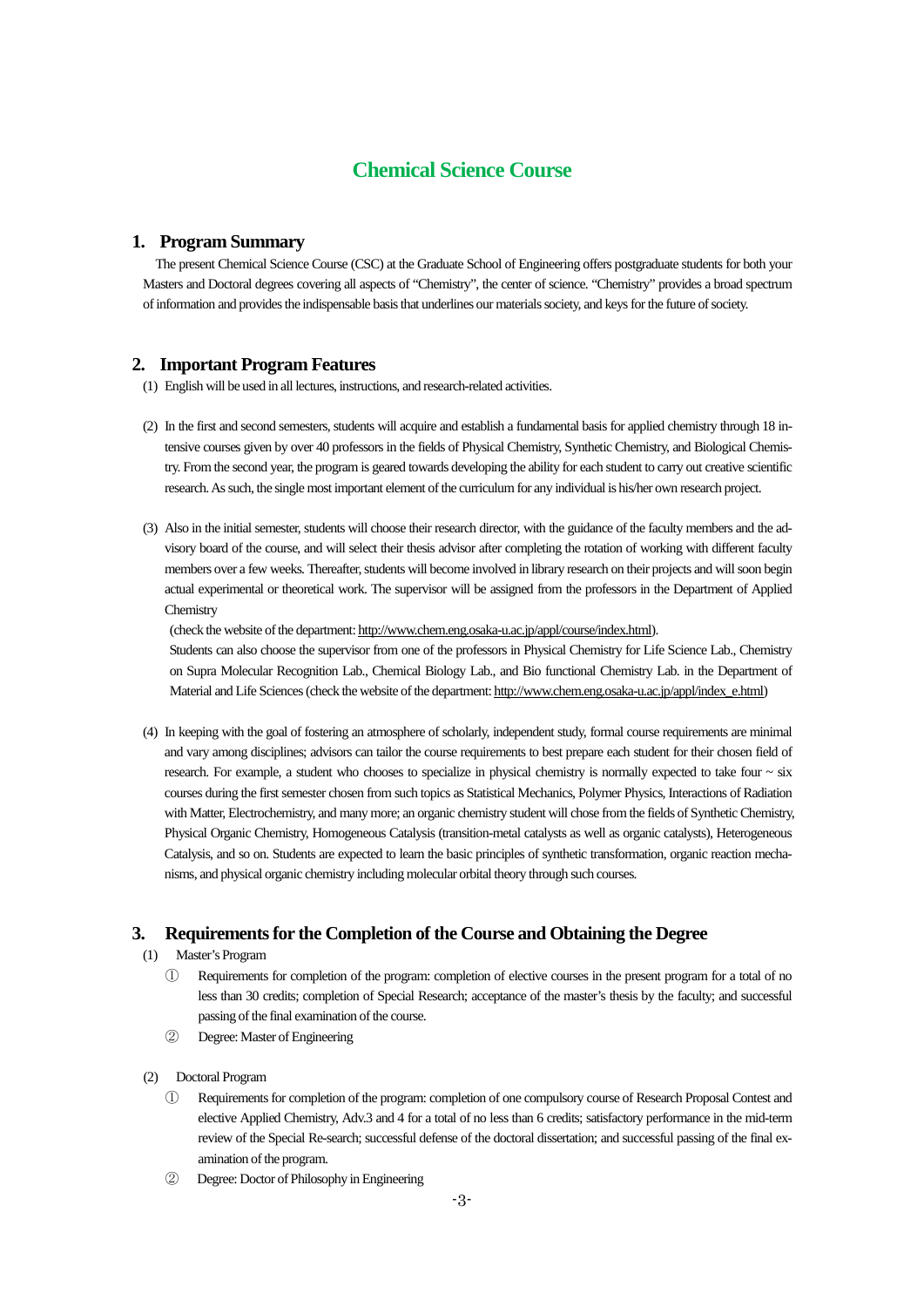# **4. Admission Quota**

Max. 10

# **5. Program Website**

http://www.chem.eng.osaka-u.ac.jp/appl/course/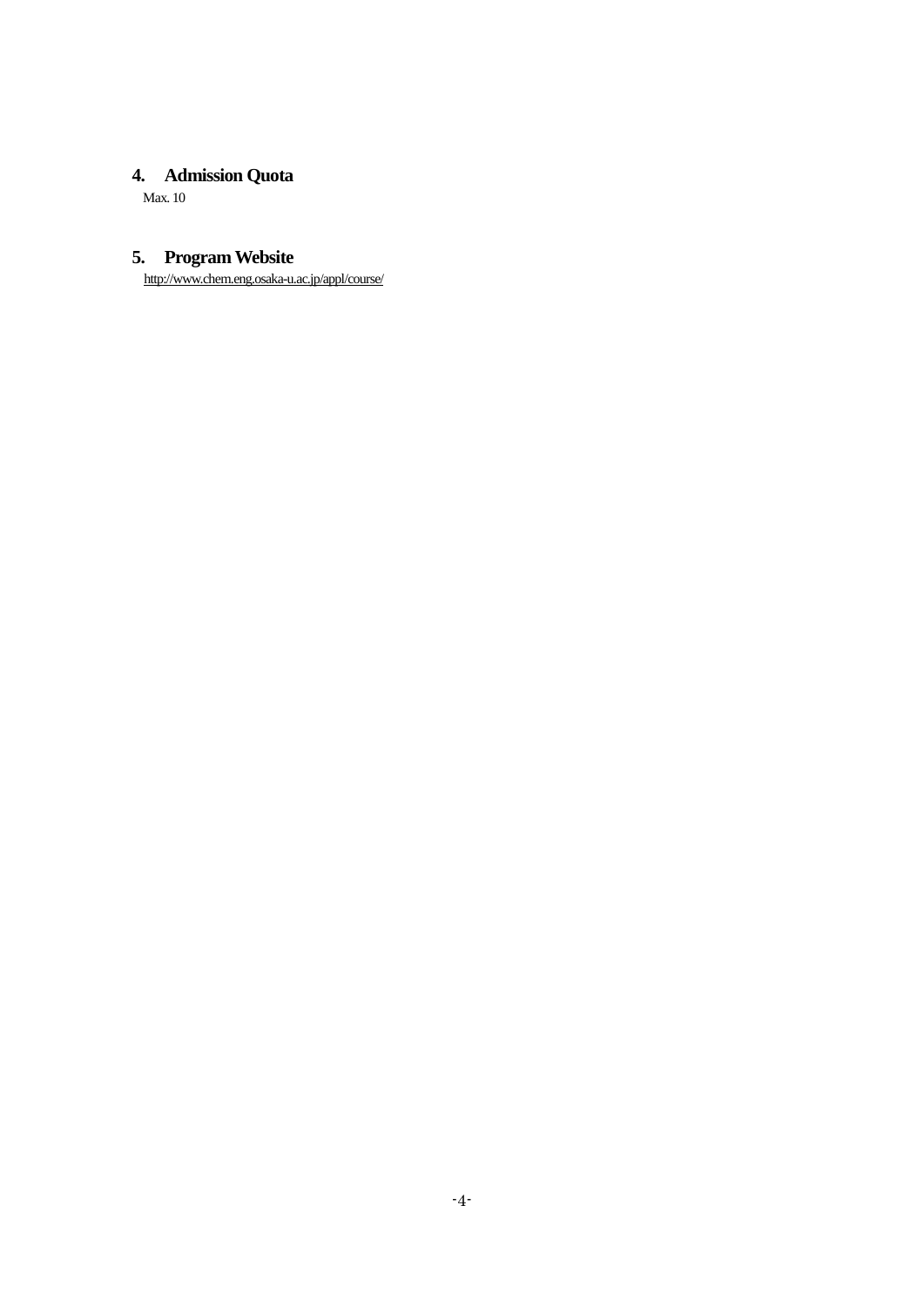# **International Priority Graduate Program on Applied and Engineering Physics**

### **1. Program Summary**

The objective of this program is to equip new generation of young scientists with fundamental knowledge and cutting-edge research skills in Applied and Engineering Physics. By elucidating the fundamental physical, chemical and biological properties of materials, and designing materials with novel functions, we open a new way to the development of nanotechnology, photon technology, and biomedical engineering. We also aim to develop and produce international collaboration through the creation of an intellectual human resources network. Furthermore, by utilizing interdisciplinary organizations and international networks, we contribute to other socially important fields such as new industries, environment, and energy problems.

### **2. Important Program Features**

(1) We aim to develop human resources capable of advancing science and technology in the field of Applied and Engineering Physics. Students will use fundamental principles of physics to elucidate and control material properties on the electronic and atomic level, and use the acquired knowledge to develop cutting edge technologies that can be applied in both leading and emerging engineering fields.

By attending lectures, participating in workshops, and conducting research, students will be able to

- Develop advanced expertise in Applied and Engineering Physics
- Gain fundamental understanding of materials and develop their applications in various fields of science and technology
- Establish international network in the field of Applied and Engineering Physics
- (2) The students will receive world-class instructions regarding the method in developing nano-materials design, the method only Osaka University has. Specialized, international, and advanced educational subjects are provided in each research field. Details and more information may be found in the Program Website

### **3. Requirements for the Completion of the Course and Obtaining the Degree**

### (1) Master's Course

① Requirements: Completion of lectures and seminars corresponding to no less than 30 credits; completion of Special Research; submission and defense of the master's thesis; and passing the final examination of the course.

② Degree: Master of Engineering

(2) Doctoral Course

① Requirements: Completion of lectures and seminars corresponding to no less than 6 credits; completion of Special Research; successful defense of the doctoral dis-sertation; and passing the final examination of the course.

② Degree: Doctor of Philosophy in Engineering

### **4. Admission Quota**

A few

### **5. Program Website**

http://www.pstap.eng.osaka-u.ac.jp/index\_e.html

### **6. Prospective Academic supervisors**

Applicants should contact prospective academic supervisors early enough to discuss the details of your research plan and application procedures. In the application document, state your prospective supervisor.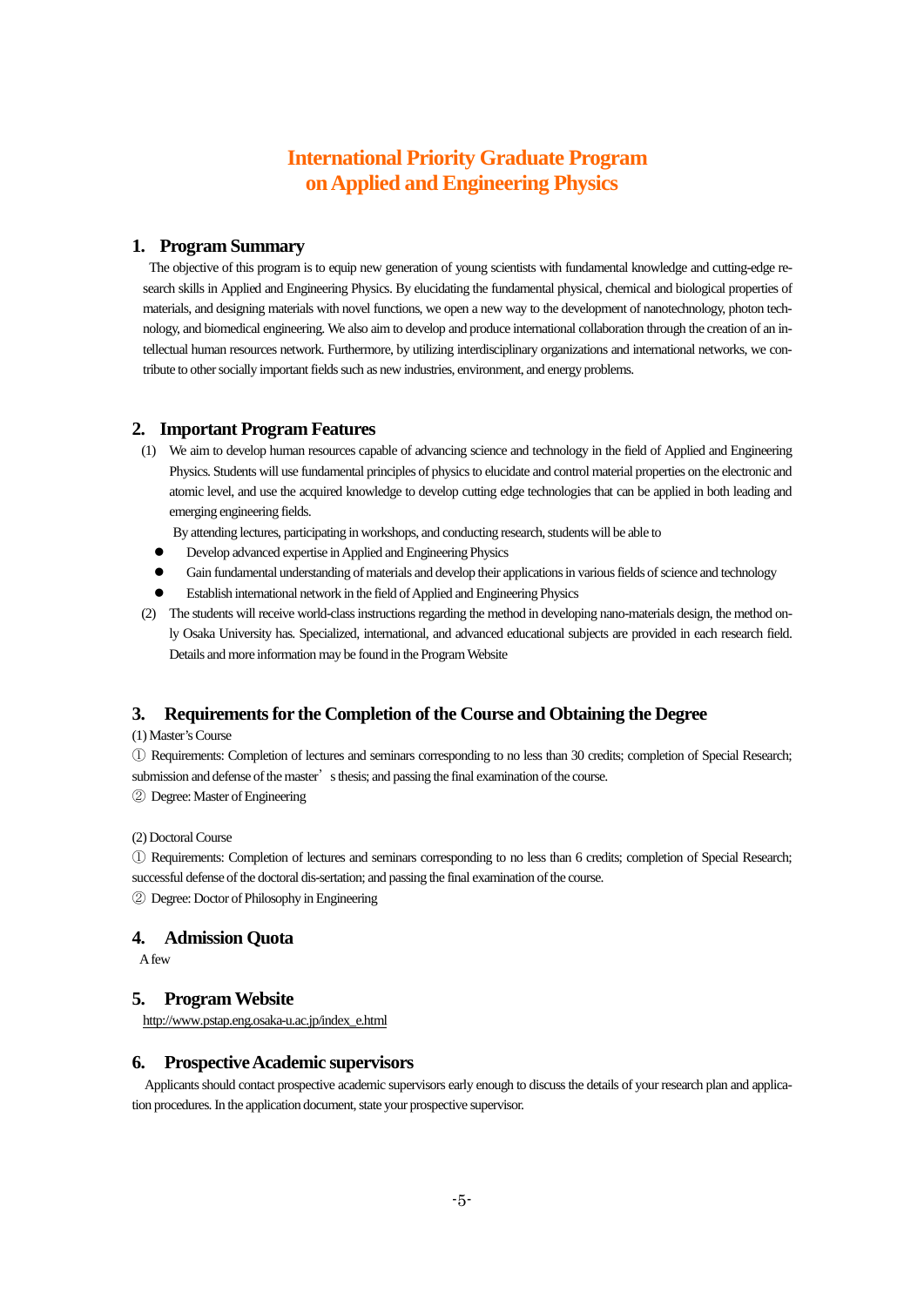# **International Program of Mechanical Engineering**

### **1. Program Summary**

The aim of this program is to educate students to become scientists and engineers of the new generation with basic knowledge and state-of-the-art research skills necessary for mechanical engineering.

## **2. Important Program Features**

(1) English will be used in all lectures, instructions, and research-related activities.

(2) Students will conduct Special Research under the supervision and instruction of his/her professor in Division of Mechanical Engineering that consists of four education and research areas: Complex Mechanics, Thermo and Fluid Dynamics, Design and Integration, and Control and Intelligence.

(3) In the first year of the master program, students will establish a fundamental basis for mechanical engineering.

(4) Aspiring students in the master's program will be encouraged to proceed to the doctoral program.

# **3. Requirements for the Completion of the Course and Obtaining the Degree**

(1) Master's Program

① Requirements for completion of the program: Submission and successful defense of a Master's thesis and a minimum of 30 credits in total.

② Degree: Master of Engineering

(2) Doctoral Program

① Requirements for completion of the program: Submission and successful defense of a doctoral dissertation and a minimum of 4 credits in total.

② Degree: Doctor of Philosophy in Engineering

### **4. Admission Quota**

Afew

### **5. Program Website**

http://www.mech.eng.osaka-u.ac.jp/index-en.php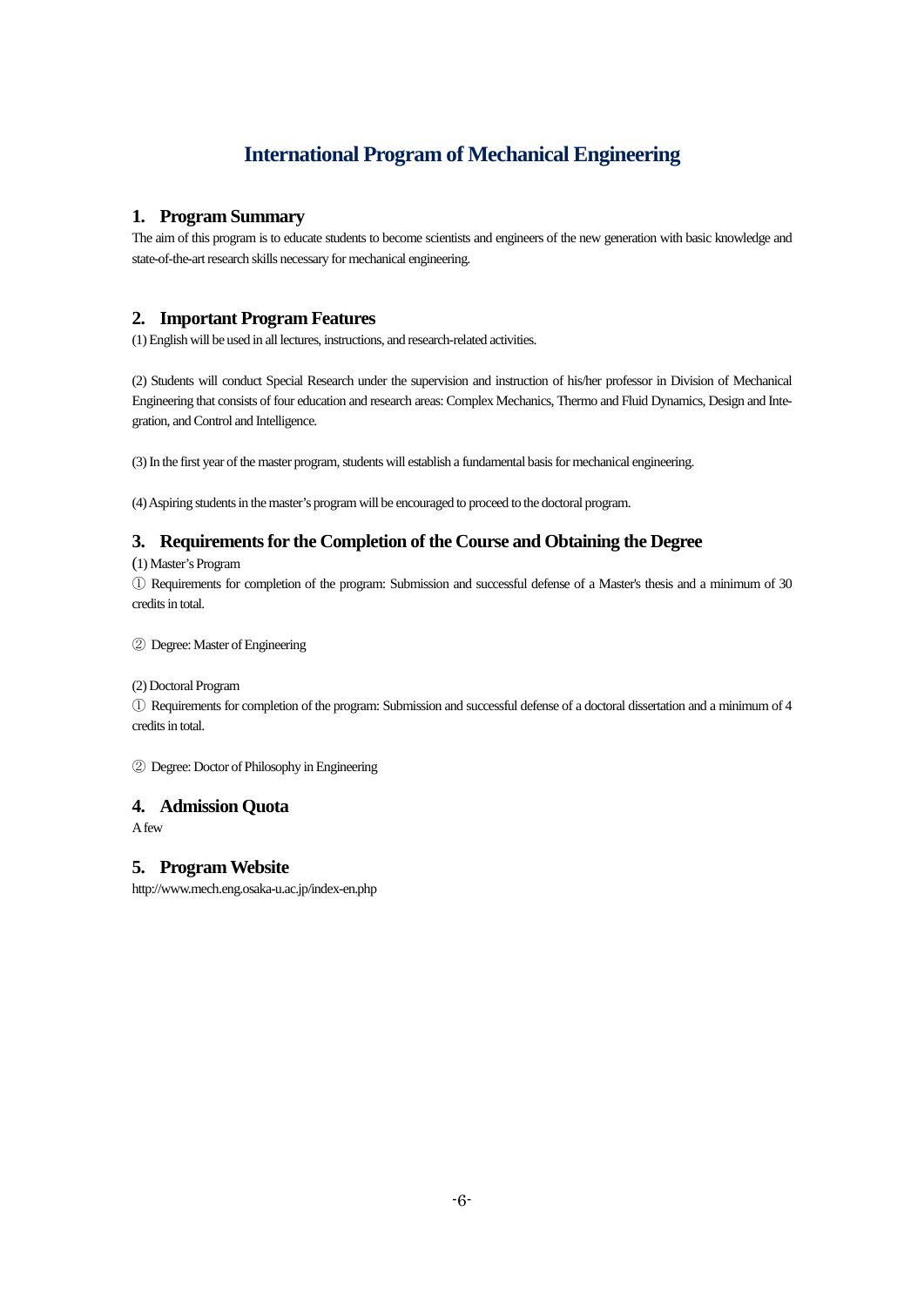# **International Program of Materials and Manufacturing Science**

### **1. Program Summary**

The aim of this program is to educate international students to become scientists or engineers of the new generation with basic knowledge and cutting-edge research skills related to materials and manufacturing science. Materials and Manufacturing Science covers the physical and chemical fundamental properties of materials, the development of new structural/functional materials, and their processing and recycling, and advanced design/manufacturing system that respond to various social requirements. This program fosters engineers and scientist who have a clear perception of the engineering flow, from materials development to product manufacture.

### **2. Important Program Features**

(1) English will be used in all lectures, instructions, and research-related activities.

- (2) In the first and second semesters, students will acquire and establish a fundamental basis of materials and manufacturing science through 20 core courses lectured by more than 60 professors in the fields of materials and manufacturing science. From the second year students will mainly focus his/her activities on individual scientific research project under supervision and instruction by his / her supervisor (professor).
- (3) At the beginning of the initial semester, students will decide their research supervisor for Special Research, and will begin actual research. The supervisor will be assigned from the professors or associate professors in the Division of Materials and Manufacturing Science.
- (4) Doctoral course on Materials and Manufacturing Science can be taken only in English after completing this master course and passing the entrance examination.
- (5) The student who wishes to study the International Priority Graduate Program of "Quantum Engineering Design Course (QEDC)" is able to be enrolled in as a participant of Minor program.

### **3. Requirements for the Completion of Course and Obtaining the Degree**

- (1) Requirements: Completion of lectures and seminars corresponding to no less than 30 credits; completion of Special Research; submission and defense of the master's thesis; and passing the final examination of the course.
- (2) Degree: Master of Engineering

### **4. Admission Quota**

A few

### **5. Program Website**

http://www.mms.eng.osaka-u.ac.jp/english/

### **6. Requirement for Applicant**

Before submission of application form, applicant should contact prospective supervisors or the head of Division of Materials and Manufacturing Science.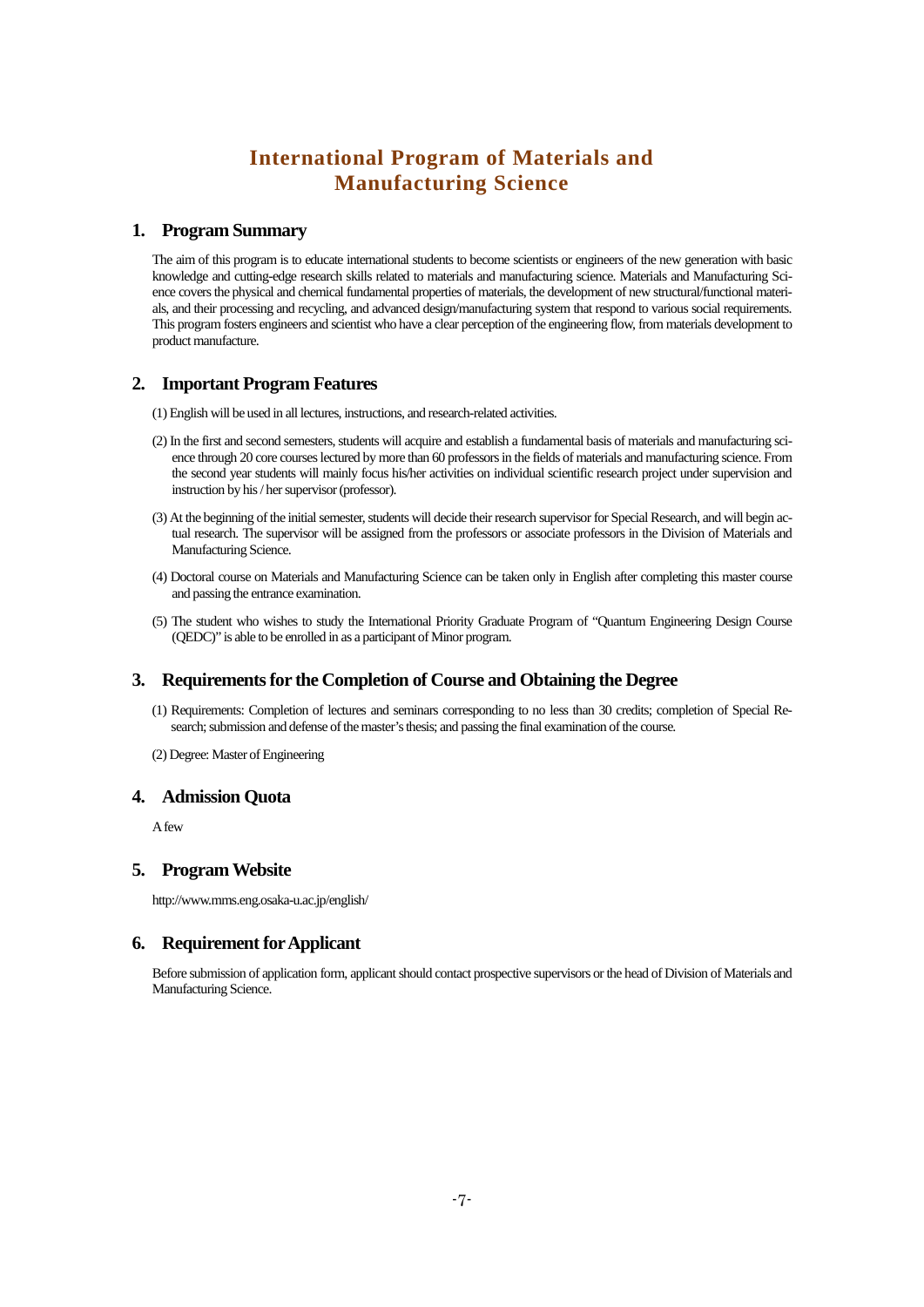# **Global Science and Engineering Course on Electrical, Electronic and Infocommunications Engineering**

### **1. Program Summary**

The aim of this program is to educate students to become scientists or engineers of the new generation with basic knowledge and state-of-the-art research skills necessary for: electronics, ubiquitous networking, nanotechnology, and electric power/energy. Through these educational and research activities, we seek to establish a safe and secure society, and an affluent, prosperous, sustainable, and human-friendly world.

### **2. Important Program Features**

- (1) English will be used in all lectures, instructions, and research-related activities.
- (2) In the first and second semesters, students will acquire and establish a fundamental basis for electric, electronics and information technology through 20 intensive courses given by over 40 professors in the fields of Electrical Engineering, Information and Communications Technology, and Electronic Engineering. From the second year, the program is geared towards developing the ability for each student to carry out creative scientific research. As such, the single most important element of the curriculum for any individual is his/her own research project.
- (3) Also at the beginning of the initial semester, students will choose their research director, with the guidance of the faculty members and the advisory board of the course, and will soon begin actual experimental or theoretical work. The supervisor will be assigned from the professors in the Division of Electrical, Electronic and Information Engineering (check the website of the division: http://www.eei.eng.osaka-u.ac.jp/english/academic-staff.html).
- (4) In keeping with the goal of fostering an atmosphere of scholarly, independent study, formal course requirements are minimal and vary among disciplines; advisors can tailor the course requirements to best prepare each student for their chosen field of research. For example, a student who chooses to specialize in system-based science and engineering including half of electrical engineering and information and communication technology is normally expected to take minimum eight courses during the first year chosen from such topics as Dynamical Systems Theory, Applied Mathematical Sciences, Mathematical Fundamentals of Computer Networking, Multimedia Signal Analysis, and many more; another student who chooses to specialize in physics-based science and engineering including another half of electrical engineering and electronic engineering is normally expected to take minimum eight courses during the first year chosen from such topics as Surface Diagnostics, Optoelectronics, Semiconductor Physics, Neuro-system Engineering, and many more.
- (5) Doctoral courses on Electrical Engineering, Information and Communications Technology, and Electronic Engineering can be taken only in English after completing the Global Science and Engineering Course on Electric, Electronic and Information Technology and passing the entrance examination.

### **3. Requirements for the Completion of the Course and Obtaining the Degree**

- ① Requirements: Completion of lectures and seminars corresponding to no less than 30 credits; completion of Special Research; submission and defense of the master's thesis; and passing the final examination of the course.
- ② Degree: Master of Engineering

### **4. Admission Quota**

A few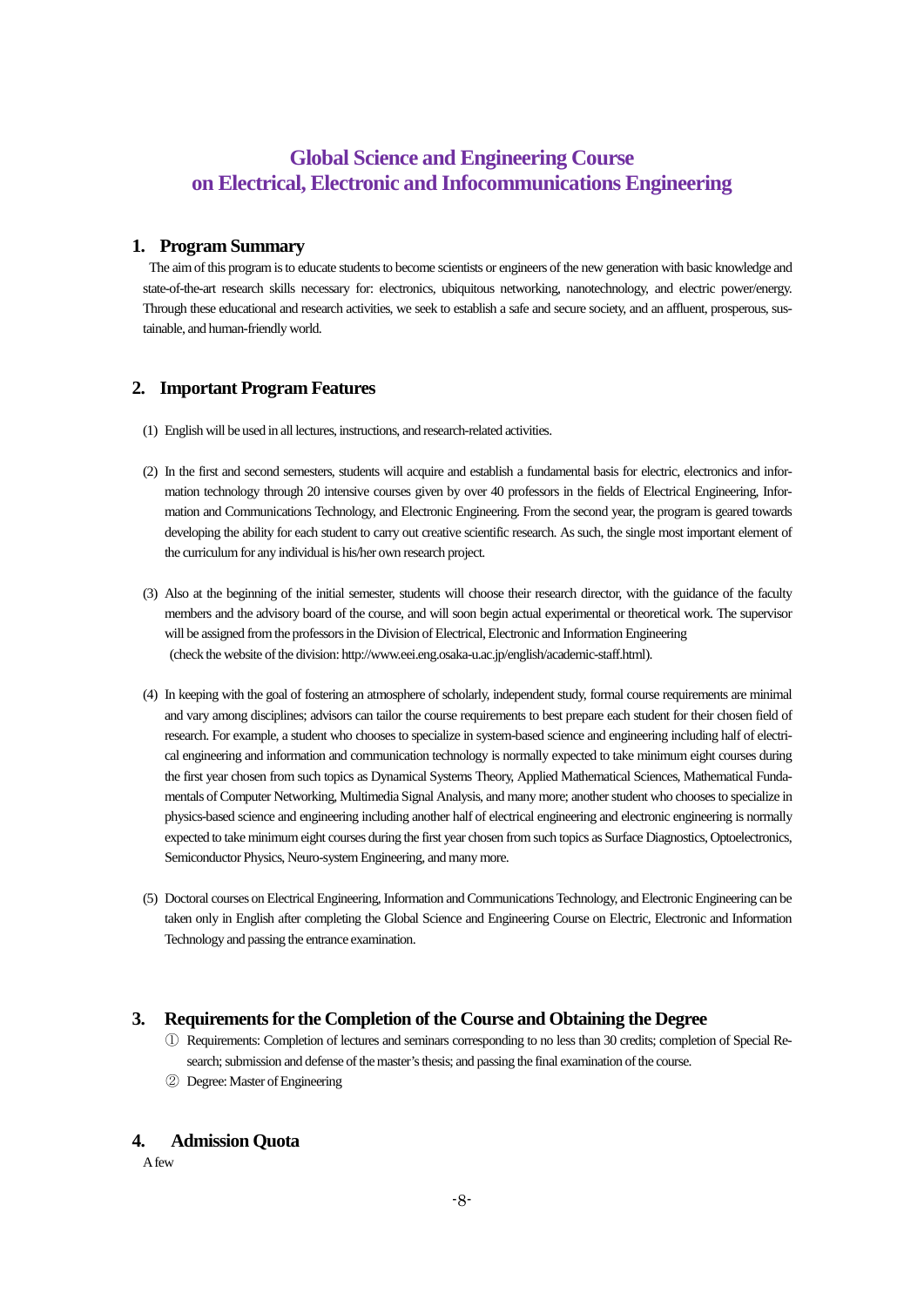# **5. Program Website**

http://www.eei.eng.osaka-u.ac.jp/english/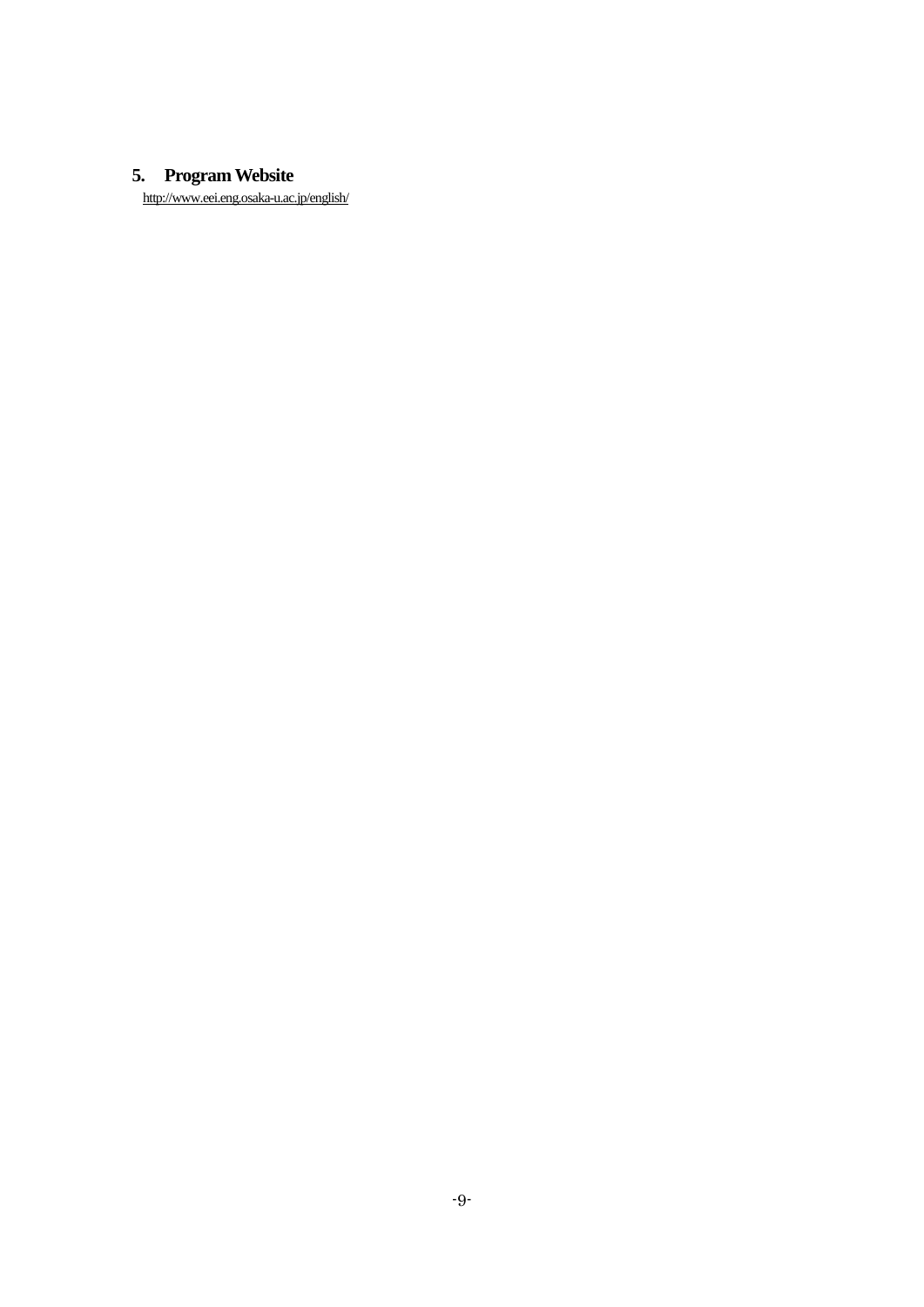# **International Program of Maritime and Urban Engineering**

### **1. Program Summary**

The aim of this program is to educate students to become young scientists of the new generation with basic knowledge and state-of-the-art research skills necessary for: disaster prevention; protection of marine and urban environments; development of new energy and energy-saving technologies; and for the realization of a synthesized scheme of space, ocean and land.

### **2. Important Program Features**

- (1) English will be used in lectures, instructions, and research-related activities. In the Basic Courses in the first year, students will acquire a solid background in maritime and urban engineering. Through immersion in Special Research, students will have ample time during the remaining four years to attain their Master's and Doctoral degrees in Engineering. The Basic Courses in the first two semesters consist of specially designed lectures which can be categorized into the following three systems.
	- ① Disaster Prevention and Safety Engineering
	- ② Environmental Symbiosis and Energy Saving
	- ③ Development and Design of Space, Land and Ocean.

Each student can take these specially designed lectures or the lectures to be provided by preexisting courses of Naval Architecture & Ocean Engineering, Civil Engineering, and Architectural Engineering.

- (2) Students will conduct their Special Research from the third semester (the second year) of the master's program under the supervision and instruction of their professors. In this scheme, each student will choose one research theme from the following categories:
	- ① Marine Interdisciplinary Engineering
	- ② Comprehensive Spatial Design
	- ③ Urban Synthetic System Design
	- ④ Naval Architecture
	- ⑤ Ocean Systems Engineering
	- ⑥ Structural and Geotechnical Engineering
	- ⑦ Civil and Social Systems Engineering
	- ⑧ Architectural Structures and Strength
	- ⑨ Environmental and Human Engineering in Architecture
- (3) In the master's program, students will be encouraged to participate in the cross-boundary special seminars and make a presentation on the progress of their Special Research. At the end of the master's program, the achievement and academic level will be checked.

If the level does not meet certain criteria, they will go through a short-term intensive course for further education.

- (4) When starting the doctoral program, students will propose the research plan by themselves, review the state-of-the-art in their desired research theme, and make their presentation, which will be followed by discussions with professors and associate/assistant professors.
- (5) During the period of the doctoral program, students will conduct the Special Research, while expanding their knowledge by attending lectures and seminars. Each student will be required to make a presentation (at least once during the doctoral program) on the progress of the Special Research at the international research meeting which will be organized, prepared, and chaired by students every year.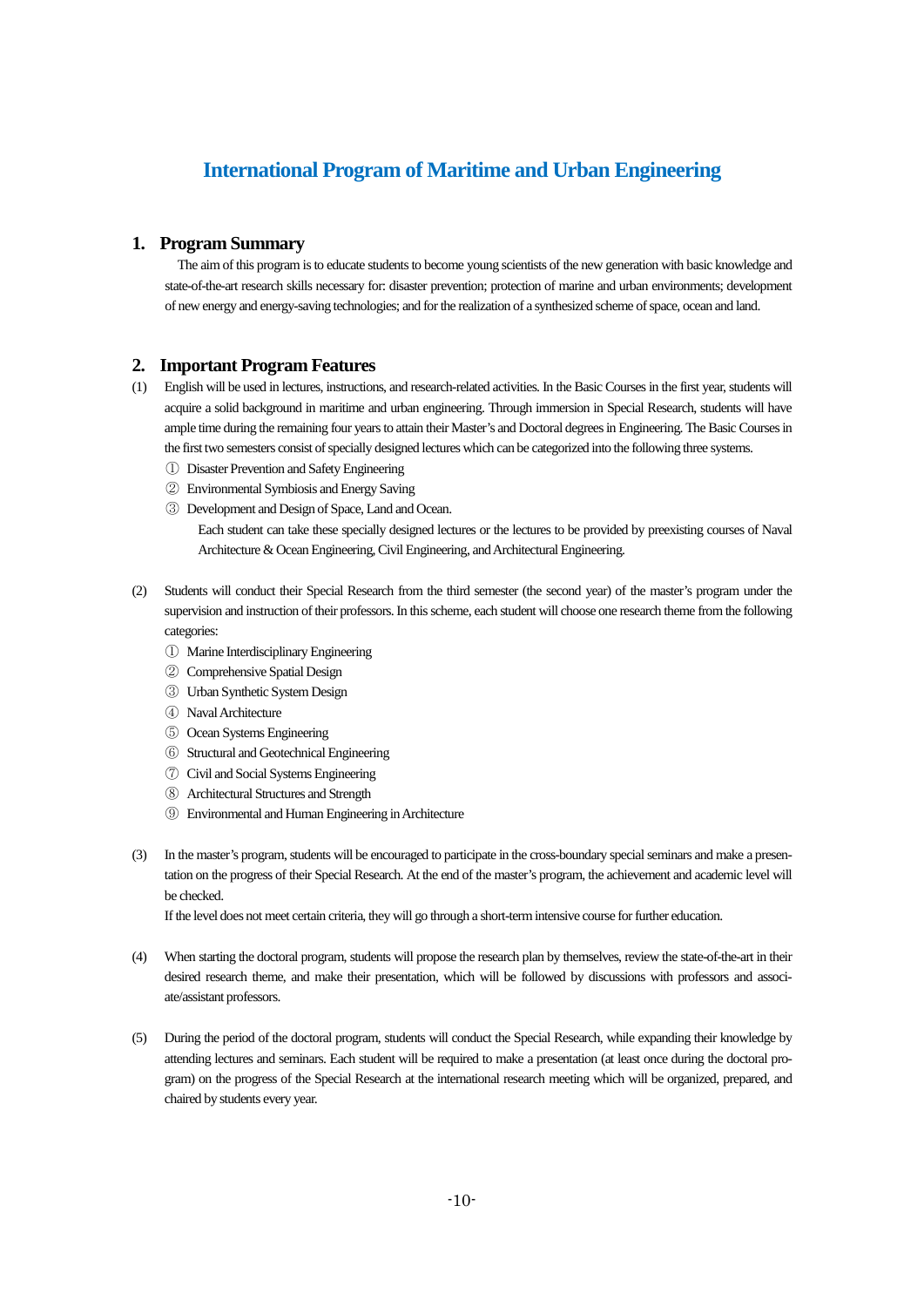## **3. Requirements for the Completion of the Course and Obtaining the Degree**

- (1) Master's Program
	- ① Requirements for completion of the course: Completion of lectures and seminars corresponding to no less than 30 credits; completion of Special Research; submission and defense of the master's thesis; and successful passing of the final examination of the program.
	- ② Degree: Master of Engineering
- (2) Doctoral Program
	- ① Requirements for completion of the program: Completion of lectures and seminars corresponding to no less than 4 credits; satisfactory performance in Qualification Test Part I; defense of the doctoral dissertation; and passing of Qualification Test Part Ⅱ of the program.
	- ② Degree: Doctor of Philosophy in Engineering

## **4. Admission Quota**

About 10

## **5. Program Website**

http://maritime-urban.naoe.eng.osaka-u.ac.jp/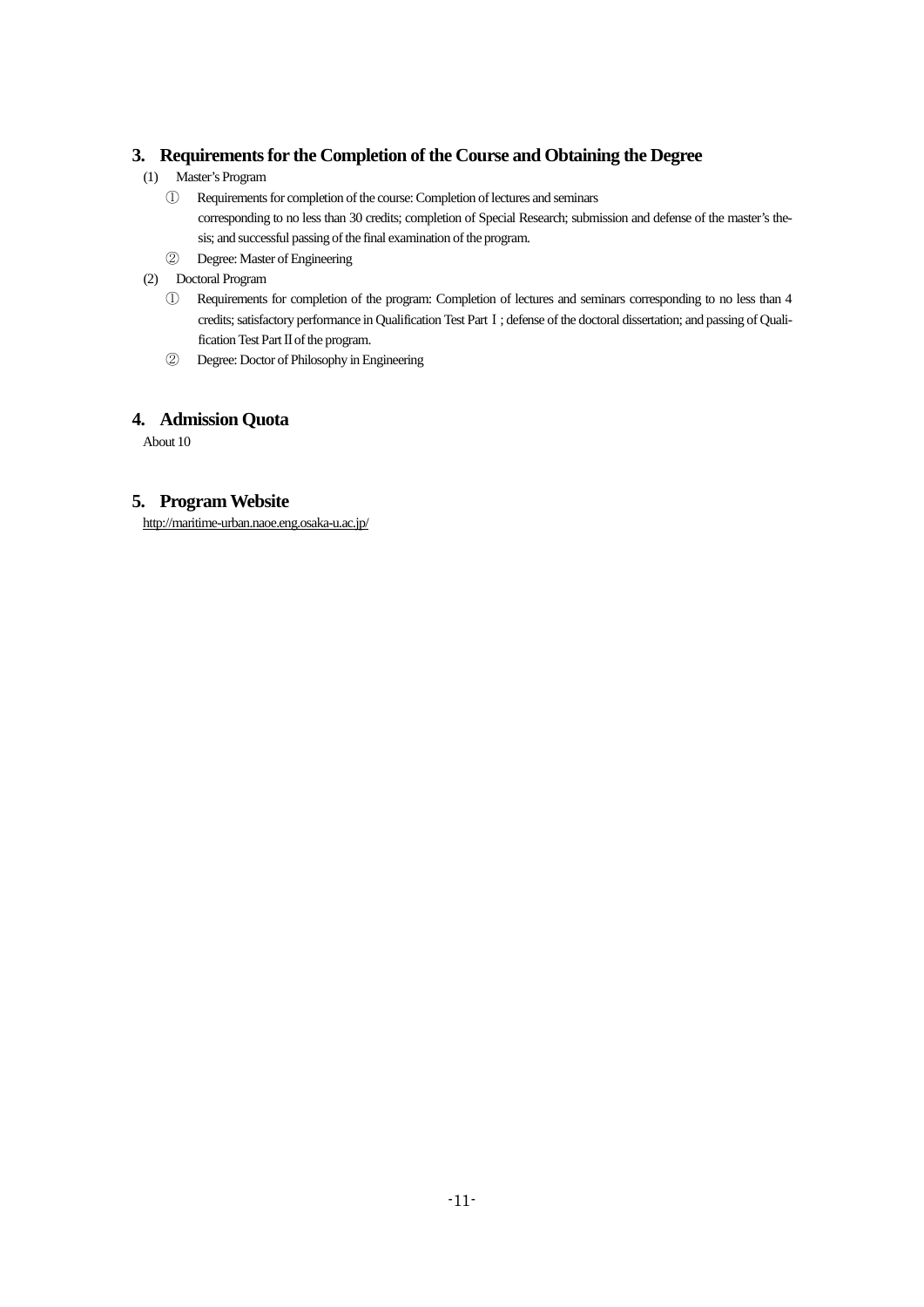# <span id="page-13-0"></span>■**Procedures and General Descriptions**

### **1. Application Requirements**

### (**The following items are common to the all program**)

(1) Citizenship and residence status: This entrance examination is for those with the "Student" residence status. However, those who will change their residence status to "Student" or are expected to get the "Student" visa prior to enrollment may apply.

Except the following program, those with Japanese nationality are eligible to apply for the examination as well.

・**Biotechnology Global Human Resource Development Program for Industry-University-Co-Creation**

#### ・**International Program of Maritime and Urban Engineering**

- (2) Educational background : Applicants must fulfill one of the following qualifications:
	- ① The applicant has graduated, or is expected to graduate by September 30, 2020, from a Japanese university.
	- ② The applicant must have a bachelor's degree or an equivalent degree granted upon completion of an academic program of either a foreign university or a foreign educational institution whose term of study is at least 3 years or more, by September 30, 2020.
	- ③ The applicant is no younger than 22 years of age as of September 30, 2020, and is recognized as possessing academic abilities equivalent to those of university graduates, by passing "the Preliminary Examination of Applicant's Qualifications" conducted by Osaka University (See Note).
- (3) Language ability: Applicants must have a good command of English. Those whose formal education has been conducted in a language other than English must submit a certificate of English proficiency.
- (4) Health: Applicants must be physically and mentally healthy enough to pursue study at university.

Note:

Applicants who fall under (2)-③ must take the "Preliminary Examination of Applicant's Qualification" in advance. Such applicants must consult the Admission Section at the Student Affairs Division, by September 20, 2019 for the Winter Examor April 10, 2020 for the Spring Exam.

The Admission Section will announce details concerning the documents required for this procedure. Applicants will be informed of the results as soon as they are available.

### <span id="page-13-1"></span>**2. Application Procedure**

### Note:

To start application process, every applicant MUST consult with a suitable supervisor and obtain his/her permission to apply. Please specify the name of supervisor you have contacted in the application form. [Laboratories at the GSE] http://www.eng.osaka-u.ac.jp/ja/department/?lang=2

#### <span id="page-13-2"></span>(1) Application Period

① Winter Exam・・・**October 28 to November 15, 2019 3:00 p.m. (Japan time)**

#### ② Spring Exam・・・**May 1 to May 22, 2020 3:00 p.m. (Japan time)**

The application materials must be submitted or be sent to the Admission Section by post or by hand, to be reached strictly no later than the last day of application period above.

In most of the programs, the entrance examination will be held twice, fall and spring. Applicants may apply for either one.

※Global Science and Engineering Course on Electrical, Electronic and Infocommunications Engineering does not conduct the Winter Exam.

### <span id="page-13-3"></span>(2) Address for Submissions

Admission Section, Student Affairs Division, Graduate School of Engineering, Osaka University U1M bldg., 1F, 2 - 1 Yamadaoka, Suita, Osaka 565-0871, JAPAN Tel: +81-6-6879-7228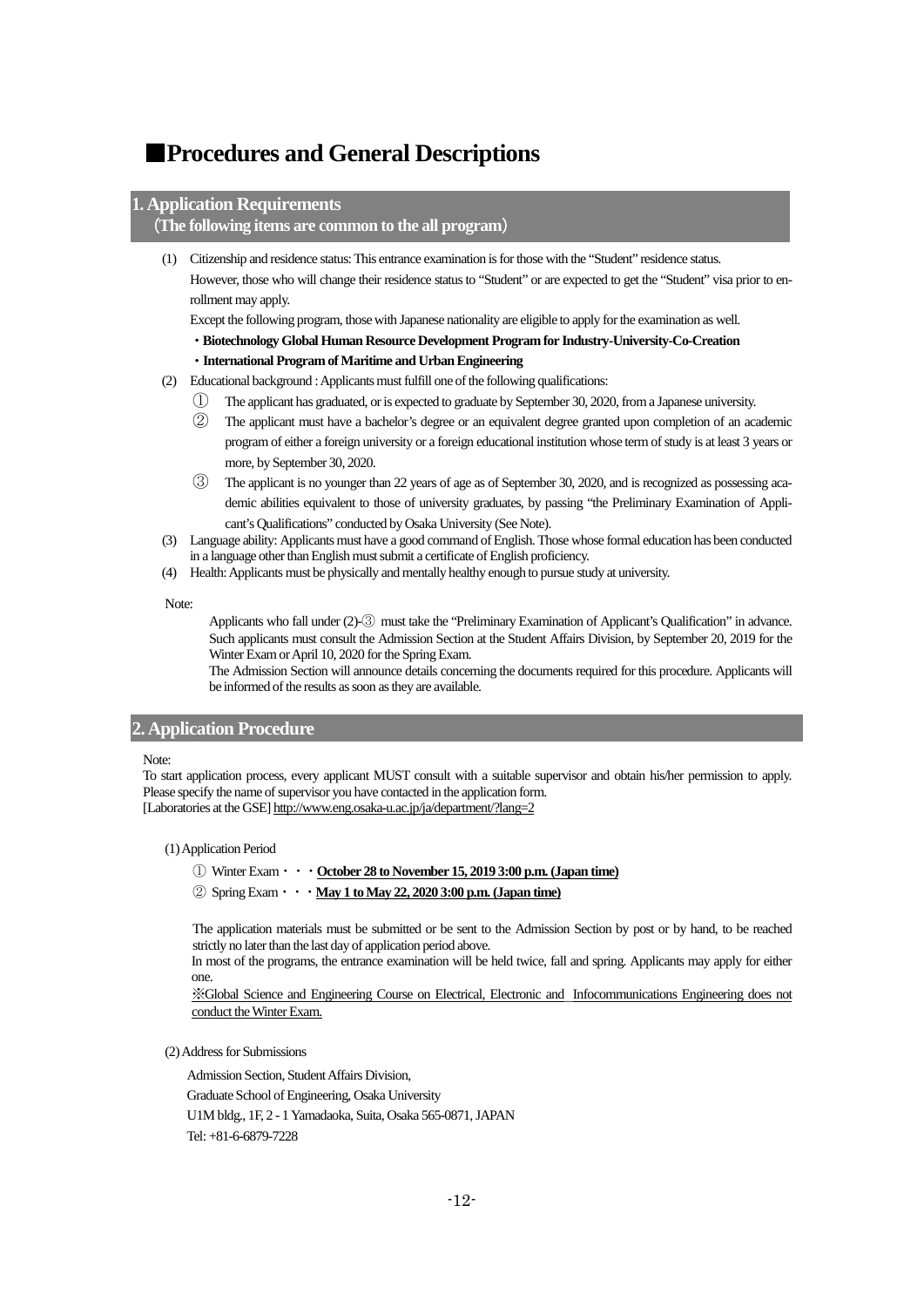### <span id="page-14-0"></span>(3) Application Materials

| Materials                                                                     |                                                      | Details                                                                                                                                                                                                                                                                                                     |  |  |
|-------------------------------------------------------------------------------|------------------------------------------------------|-------------------------------------------------------------------------------------------------------------------------------------------------------------------------------------------------------------------------------------------------------------------------------------------------------------|--|--|
| $^{\textcircled{\scriptsize{1}}}$                                             | <b>Application Form</b>                              | · Fill out the prescribed "Application for Admission" form.                                                                                                                                                                                                                                                 |  |  |
|                                                                               |                                                      | • A photograph (4cm×3cm) should be affixed to the first page. It should be taken within the last<br>3 months and should show the upper part of the body, without hat, in a frontal pose.                                                                                                                    |  |  |
| 2                                                                             | Admission Ticket for an Exami-                       | • Applicant's name must be written on the prescribed form.                                                                                                                                                                                                                                                  |  |  |
| nation and Photo Card<br>(Only for applicants who already<br>reside in Japan) |                                                      | • Two photographs (4cm×3cm) should be affixed. It should be taken within the last 3 months<br>and should show the upper part of the body, without hat, in a frontal pose.                                                                                                                                   |  |  |
| ③                                                                             | <b>Statement of Purpose</b>                          | • A Statement of Purpose of the applicant (no more than three double-spaced, typed pages on A4<br>paper), stating their research proposal                                                                                                                                                                   |  |  |
| $^{\circledR}$                                                                | Certificate of (Expected)<br>Graduation / Completion | • A certificate or certified true copy of certificate from the last school the applicant attended. The<br>certificate should be the original document (not a copy).<br>Notes:                                                                                                                               |  |  |
|                                                                               |                                                      | (1)<br>Applicants who (are expected to) have master's degrees should submit the original certif-<br>icates of (expected) graduation/completion for both bachelor's and master's degrees.                                                                                                                    |  |  |
|                                                                               |                                                      | Applicants whose last schools issue graduation (completion) certificates and degree cer-<br>(2)<br>tificates in separate sheets should submit both in the original forms.                                                                                                                                   |  |  |
|                                                                               |                                                      | The certificate must be written in English.<br>(3)                                                                                                                                                                                                                                                          |  |  |
| $\circledS$                                                                   | Certified Academic Records                           | • Certified Academic Records from the last school the applicant attended. The transcript should<br>be the original document (not a copy).<br>Note:                                                                                                                                                          |  |  |
|                                                                               |                                                      | Applicants who already have master's degrees should submit Academic Records for both<br>(1)<br>bachelor's and master's degrees, certified by the universities the applicants attended.<br>The certified Academic Records must be written in English.<br>(2)                                                 |  |  |
| $^{\circ}$                                                                    | Certificate of English proficiency                   | · Attach TOEFL, TOEIC, IELTS, or CPE official scores as certification. The test score should be<br>the original document (not a copy).                                                                                                                                                                      |  |  |
|                                                                               |                                                      | *The following programs accept equivalent English test scores. In case you would like to submit an equiva-<br>lent English test score, please contact your supervisor in advance.                                                                                                                           |  |  |
|                                                                               |                                                      | · Biotechnology Global Human Resource Development Program for Industry-University-Co-Creation                                                                                                                                                                                                               |  |  |
|                                                                               |                                                      | · Chemical Science Course                                                                                                                                                                                                                                                                                   |  |  |
|                                                                               |                                                      | • International Priority Graduate Program on Applied and Engineering Physics<br>• International Program of Maritime and Urban Engineering                                                                                                                                                                   |  |  |
|                                                                               |                                                      | • Applicants who fall under the following cases do not need to submit an English test score.                                                                                                                                                                                                                |  |  |
|                                                                               |                                                      | (1) Applicants whose first language is English.                                                                                                                                                                                                                                                             |  |  |
|                                                                               |                                                      | (2) Applicants who have graduated from a university or a graduate school located in an Eng-<br>lish speaking country.                                                                                                                                                                                       |  |  |
|                                                                               |                                                      | (3) Applicants who have completed an undergraduate or graduate degree program where the<br>language of instruction and examination was English. In this case, an official statement<br>from the school will be required, confirming the use of English as the language of in-<br>struction and examination. |  |  |
|                                                                               |                                                      | (4) Applicants who are on the Chemistry-Biology Combined Major Program and expected to<br>graduate from either of the School of Science, Engineering, or Engineering Science at<br>Osaka University prior to the date of enrollment to the course.                                                          |  |  |
|                                                                               |                                                      | < On Sending TOEFL Official Score Report to the University ><br>DI CODE for GSE-OU: 8690<br>Name of Institution: Osaka University - Graduate School of Engineering                                                                                                                                          |  |  |
|                                                                               |                                                      |                                                                                                                                                                                                                                                                                                             |  |  |
|                                                                               |                                                      | Enter the above code on the answer sheet and follow the directions on the test sheet. It is not<br>necessary to enter the department code (DEPT. CODE). If you do not find the DI CODE<br>("8690"), please write the following address:                                                                     |  |  |
|                                                                               |                                                      | Student Affairs Division, Graduate School of Engineering,                                                                                                                                                                                                                                                   |  |  |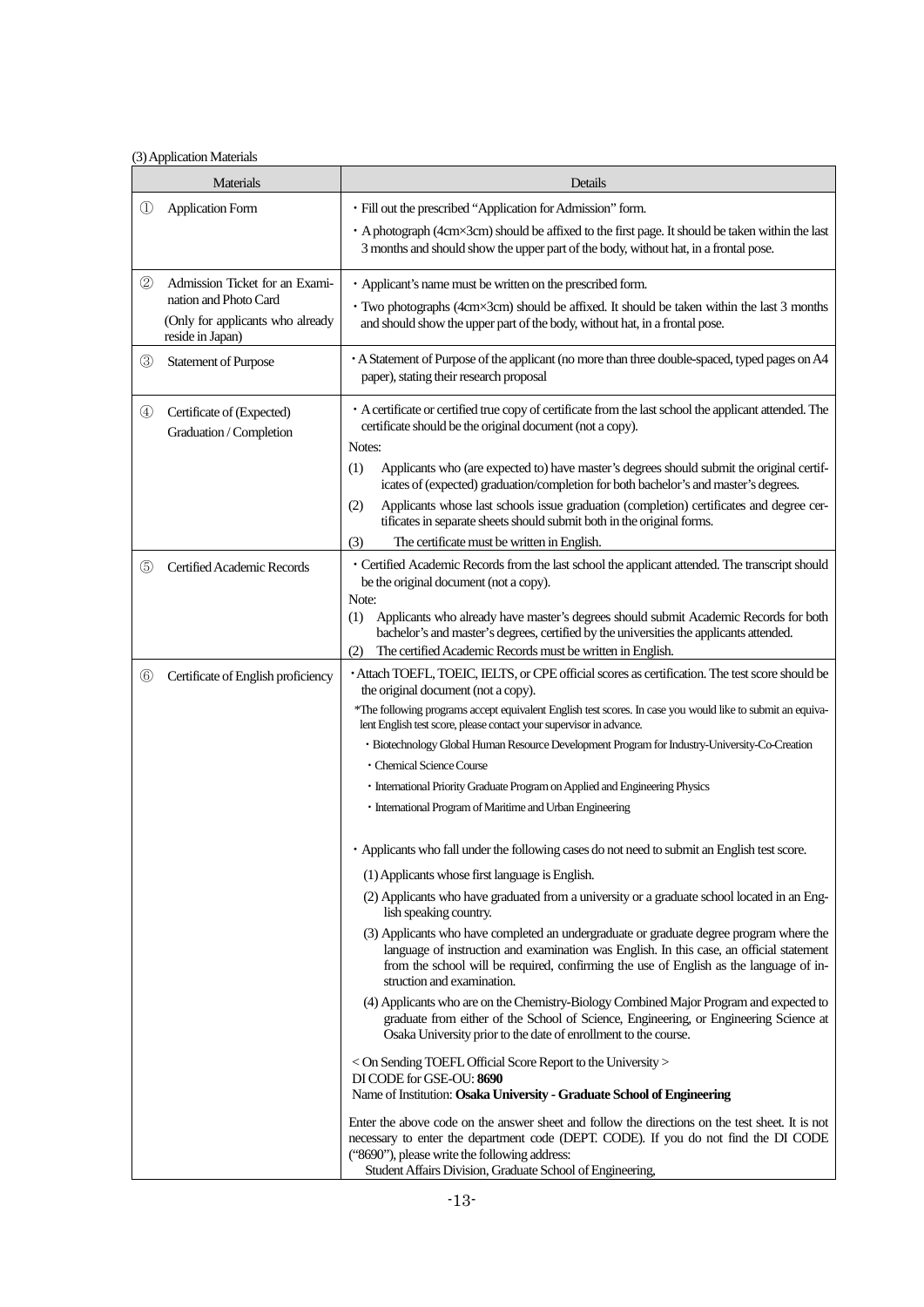| <b>Materials</b>                                                                                                       |                        | Details                                                                                                                                                                                                                                                                                                                              |
|------------------------------------------------------------------------------------------------------------------------|------------------------|--------------------------------------------------------------------------------------------------------------------------------------------------------------------------------------------------------------------------------------------------------------------------------------------------------------------------------------|
|                                                                                                                        |                        | Osaka University,<br>2-1 Yamadaoka, Suita, Osaka 565-0871, Japan                                                                                                                                                                                                                                                                     |
| Letter of Recommendation<br>(7)                                                                                        |                        | • The letter should be written by the academic supervisor of the university the applicant attended,<br>the employer if the applicant works, or the current supervisor.                                                                                                                                                               |
| (8)<br>Certificate of Citizenship<br>(A4 size paper)<br>(Only for non-Japanese appli-<br>cants)                        |                        | • The applicant can submit a copy of the passport as well.                                                                                                                                                                                                                                                                           |
| $\circledS$<br>Copy of applicant's Residence<br>Card (A4 size)<br>(Only for applicants who already<br>reside in Japan) |                        | • Required only for those who have a status of residence in Japan.<br>• It must specify applicant's residence status, period of stay, and current address.                                                                                                                                                                           |
| $\circledR$<br><b>Abstract of Graduation Thesis</b>                                                                    |                        | • The abstract of the applicant's graduation thesis or equivalent document, including figures etc.                                                                                                                                                                                                                                   |
| $\textcircled{\scriptsize{1}}$<br>Receipt of<br>Payment<br>$(30,000$ JPY)                                              | <b>Application Fee</b> | Refer P.13 (3. How to Pay the Application Fee) for payment procedures.<br>*Not required for those who will enroll as a Japanese Government (MEXT) Scholarship stu-<br>dent.<br>Note: If applicants are unable to pay through the Payment System due to a compelling reason,<br>please contact the Admission Section well in advance. |

Notes on submission:

(1) Application documents should be typed or handwritten in BLOCK letters on A4 size paper in English. For documents in a language other than English, an English translation must be attached.

(2) Admission Ticket for an Examination will be sent to applicants who do reside in Japan.

(3) Once application documents have been received, they will not be returned.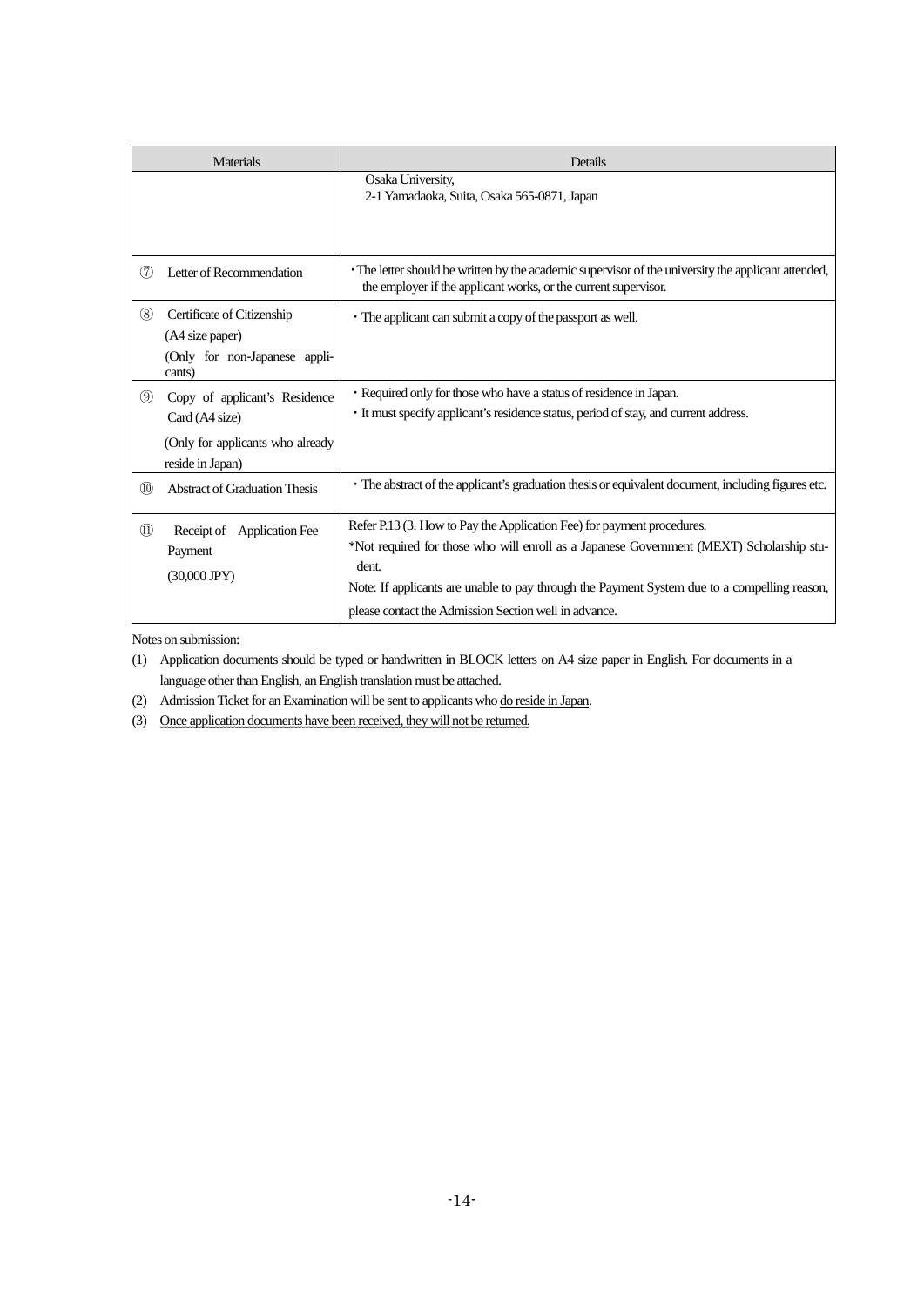### <span id="page-16-0"></span>**3. How to Pay the Application Fee**

#### (1) Before Using the Payment System

①Check Your Device

<Browser minimum requirements> Internet Explorer 11 Microsoft Edge Google Chrome

<Smartphone and Tablets minimum requirements> Android ver.9 (Pie) Chrome iOS ver.12 or more Safari

Pop-ups should be enabled in your browser.

It may not work properly if you use a browser other than the recommended web browser. Internet applications on this site use cookies and JavaScript. Set Cookies and JavaScript to "Enable" in the settings of your browser. Please use Chrome for Android smartphone or tablet browser, and Safari for iOS browser.

#### ②Check Availability to Open PDF

The Receipt of Application Fee Payment System is a PDF file. To view documents in PDF, Adobe Reader from Adobe Systems is required (free of charge). If Adobe Reader is not installed on your computer, please install the latest version. If you are using a smartphone or tablet, we recommend using Google Docs (There is no need to download the app when browsing).

### ③Check Printing Environment

The Receipt of Application Fee Payment System has to be printed out to submit.

If you don't have your own printer, please use one in your school, acquaintance's house, convenience stores, etc. Please print the receipt.

④Prepare an Email Address

The registered email address will be used as the Login ID of the Application Fee Payment System. Please register a reachable email address and do not change or delete it until the entrance examination ends. Important notices will be sent to the address. Also, please ensure that you can receive emails from "@ml.sak2-app.jp", "@mle.sak2-app.jp."

#### ⑤Confirm Payment Method

Payment through these methods are available: credit card, China Pay, convenience store, bank transfer through Pay-easy. Please confirm the payment methods such as available financial institutions and payment procedure beforehand because each method has its own restriction and instructions. If you chose Pay-easy, please confirm following website for acceptable bank.

https://www.veritrans.co.jp/payment/bank/list.html⑥Prepare Application Documents

Please make sure to prepare the required documents well in advance because some documents may take time to be issued.

#### (2) Register for the Application Fee Payment System

Please access the following URL to visit the website of the Application Fee Payment System.

#### **https://www.sak2-app.jp/app/osaka-u-afp**

①Input Information about Application

Please select a school and an admission type by following the instructions.

②Input Basic Information

Please input the applicant's basic information by following the instructions.

- ③User Registration
	- Please register an ID (email address) and a password.
- ④Confirm Application Contents

Please confirm the input information. Please click "Alter" button to alter the contents.

<Note>

The information input at "①Input Information about Application" and "②Input Basic Information" will not be alterable after you complete the next step: "Application Fee Payment." Please make sure there is no mistake in the input information before proceeding to "Application Fee Payment."

### (3) Application Fee Payment

①Application Fee 30,000 Japanese yen

※System operation feewill be charged separately.

②Choose Payment Method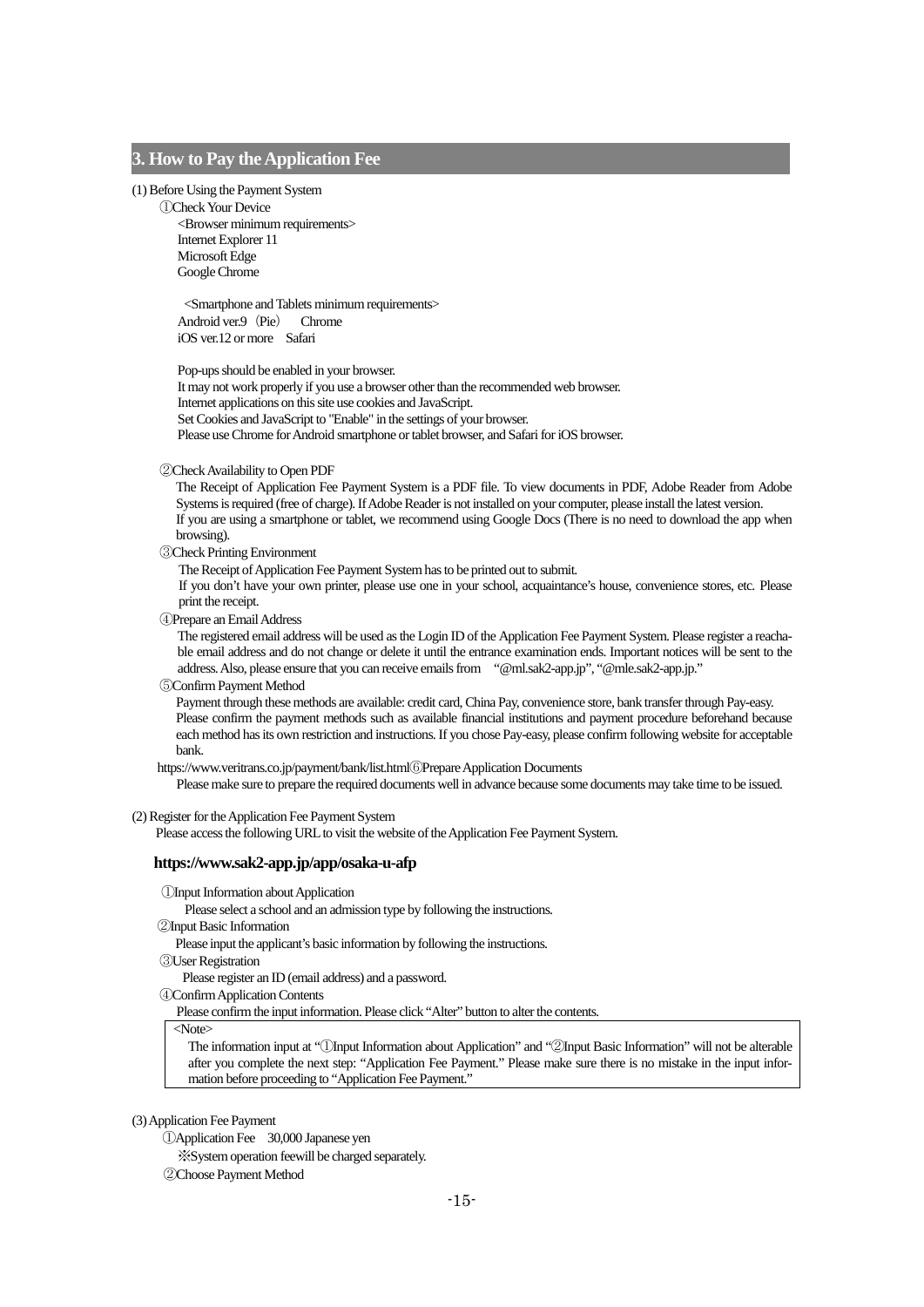Please confirm the amount of payment and choose the method of payment by following the instructions. If you choose to pay by the convenience store or by the internet banking service of Pay-easy, an email message which gives required numbers to make payment will be sent to the registered email address. The available banks and notes are as follows:

| Payment Method/<br>Available Banks and Stores                                                                                        | Payment Period                                                                                                                                                                | <b>Notes</b>                                                                                                             |
|--------------------------------------------------------------------------------------------------------------------------------------|-------------------------------------------------------------------------------------------------------------------------------------------------------------------------------|--------------------------------------------------------------------------------------------------------------------------|
| Credit Card<br>• VISA<br>• Master<br>$\cdot$ China Pay                                                                               | [Winter Exam]<br>Oct. 14, 2019, 10:00 a.m.<br>$\sim$ Nov. 15, 2019, 3:00 p.m.<br>[Spring Exam]:<br>Apr. 24, 2020, 10:00 a.m.<br>$\sim$ May 22, 2020, 3:00 p.m.<br>*Japan time | The credit card holder's name does not<br>need to match the applicant's name.                                            |
| Convenience Store<br>$\cdot$ LAWSON<br>• FamilyMart<br>· Daily Yamazaki<br>· Yamazaki Daily Store<br>$\cdot$ MINISTOP<br>· Seicomart |                                                                                                                                                                               | Only for applicants who reside in<br>Japan.                                                                              |
| <b>Bank</b><br>Banks which offer the Pay-easy service<br>$(\%)$                                                                      |                                                                                                                                                                               | Only for applicants who reside in<br>Japan.<br>The account holder's name does not<br>need to match the applicant's name. |

※Please refer to the following website to confirm the available banks. https://www.veritrans.co.jp/payment/bank/list.html

### **< Notes >**

Please complete your payment and submit the application documents to Osaka University by the deadline. Please consider the time it takes for the application documents to reach Osaka University and make payment early.

○To Change the Payment Method

The payment method can be changed before completion of the payment.

[Login to the Application Fee Payment System] ⇒ [Application Record] ⇒ [Application Contents]

 $\Rightarrow$  [Change the Payment Method]  $\Rightarrow$  follow the instructions on the page.

After you cancel the payment by bank (Pay-easy,) please DO NOT use the invalid numbers.

○Refund of Application Fee

Application fees are not refundable except in the following cases.

(a) In case the applicant did not submit the application documents or the application documents were not accepted.

(b) In case the applicant made a duplicate payment by mistake.

※To Request a Refund of Application Fee

Please contact the Admission Section if you meet at least one of the above conditions.

### ③Make Payment

Please make payment by selecting the listed methods.

The Receipt of Application Fee Payment will not be available until the payment is completed.

- Credit card: Input the card numbers on this Payment System.
- China Pay: Access the website of China Pay via this Payment System.
- Convenience store: Pay at the designated convenience stores.
- Pay-easy: Pay at the designated bank or by Internet banking service of Pay-easy.

### (4) Print the Receipt of Application Fee Payment

After the payment is completed, the Receipt of Application Fee Payment (PDF) will be downloadable. Please print it in A4 size and submit with other application materials.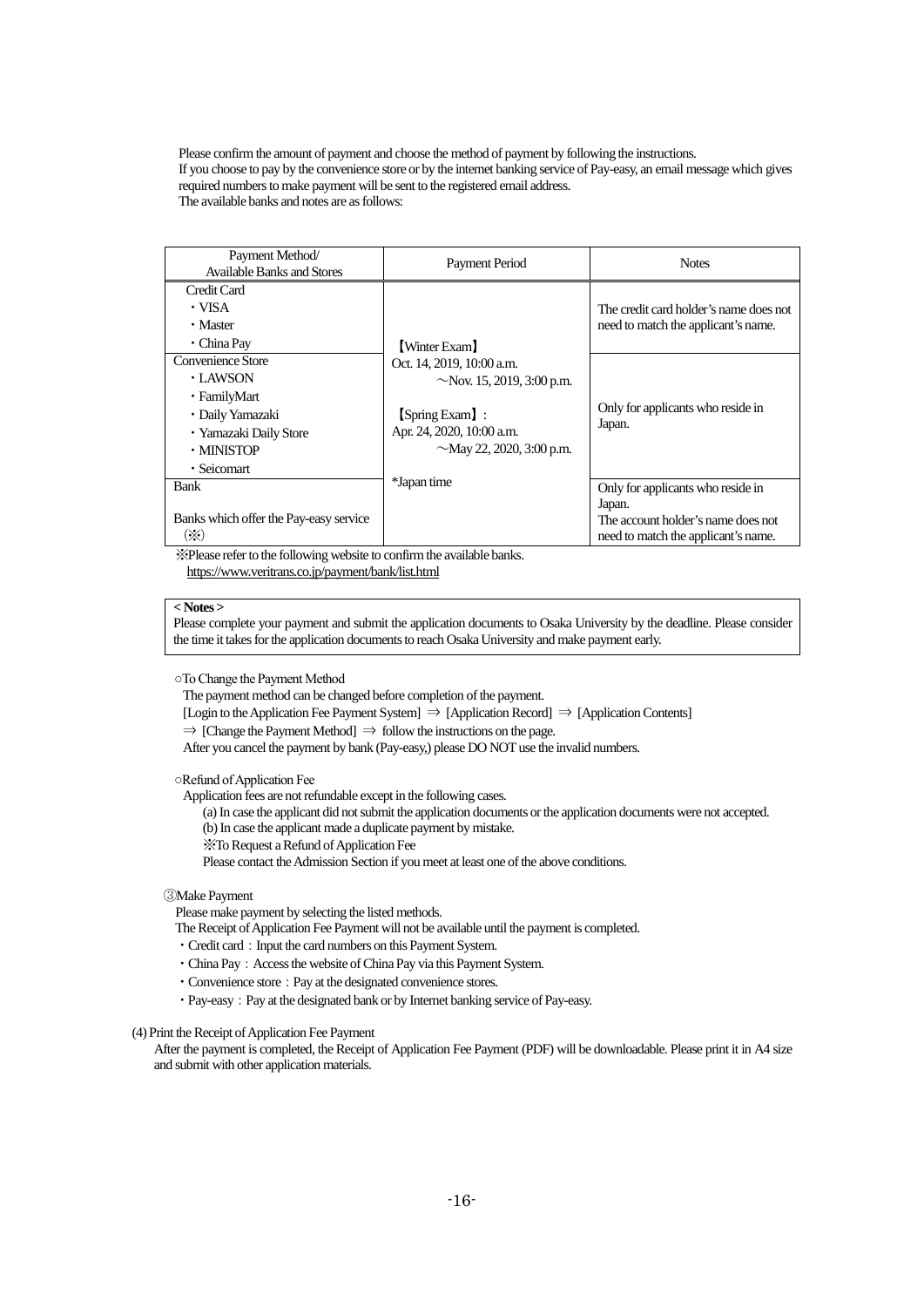### <span id="page-18-0"></span>**4. Selection and Announcement of the Results**

### (1) Winter Exam

※Global Science and Engineering Course on Electrical, Electronic and Infocommunications Engineering does not conduct the Winter Exam.

- Examination will be conducted in either of the following ways:
	- ・For applicants who do not reside in Japan**:**

Screening will be conducted by reviewing the application materials and documents submitted. An interview and/or academic examination might be conducted if deemed necessary.

For applicants to "International Priority Graduate Program on Applied and Engineering Physics", contact prospective academic supervisors for more detailed information of the examination.

・For applicants who do reside in Japan:

Screening will be conducted via an interview and academic examination, within the period from late November to early December 2019.

② The examinees'numbers of successful applicants will be posted on the Graduate School Admissions page of the Osaka University School/Graduate School of Engineering website

<http://www.eng.osaka-u.ac.jp/en/entrance/f\_admissions.html> **on December 13, 2019 2:00 p.m. (Japan time)**

#### (2) Spring Exam

- ① Examination will be conducted in either of the following ways:
	- ・For applicants who do not reside in Japan**:**

Screening will be conducted by reviewing the application materials and documents submitted. An interview and/or academic examination might be conducted if deemed necessary.

For applicants to "International Priority Graduate Program on Applied and Engineering Physics" and "International Program of Mechanical Engineering", contact prospective academic supervisors for more detailed information of the examination.

・For applicants who do reside in Japan:

Screening will be conducted via an interview and academic examination, within the period in early June 2020.

② The examinees' numbers of successful applicants will be posted on the Graduate School Admissions page of the Osaka University School/Graduate School of Engineering website

<http://www.eng.osaka-u.ac.jp/en/entrance/f\_admissions.html> **by the end of June 2020.**

### <span id="page-18-1"></span>**5. Admission Fee and Tuition**

- (1) Admission fee: 282,000 JPY
- (2) Tuition: 535,800 JPY/year

### Notes:

- (1) The bank transfer fee is to be paid by the applicant.
- (2) The amount of the admission fee and tuition are subject to change. Amendments to fees will be applied from the date of amendment.

### <span id="page-18-2"></span>**6. Semester Starting Date**

October 1, 2020 ※The classes may start at a later date.

### <span id="page-18-3"></span>**7. Notes for Applicants**

- (1) Incomplete documents will not be accepted.
- (2) The content of submitted documents cannot be changed after the application procedure has been completed.